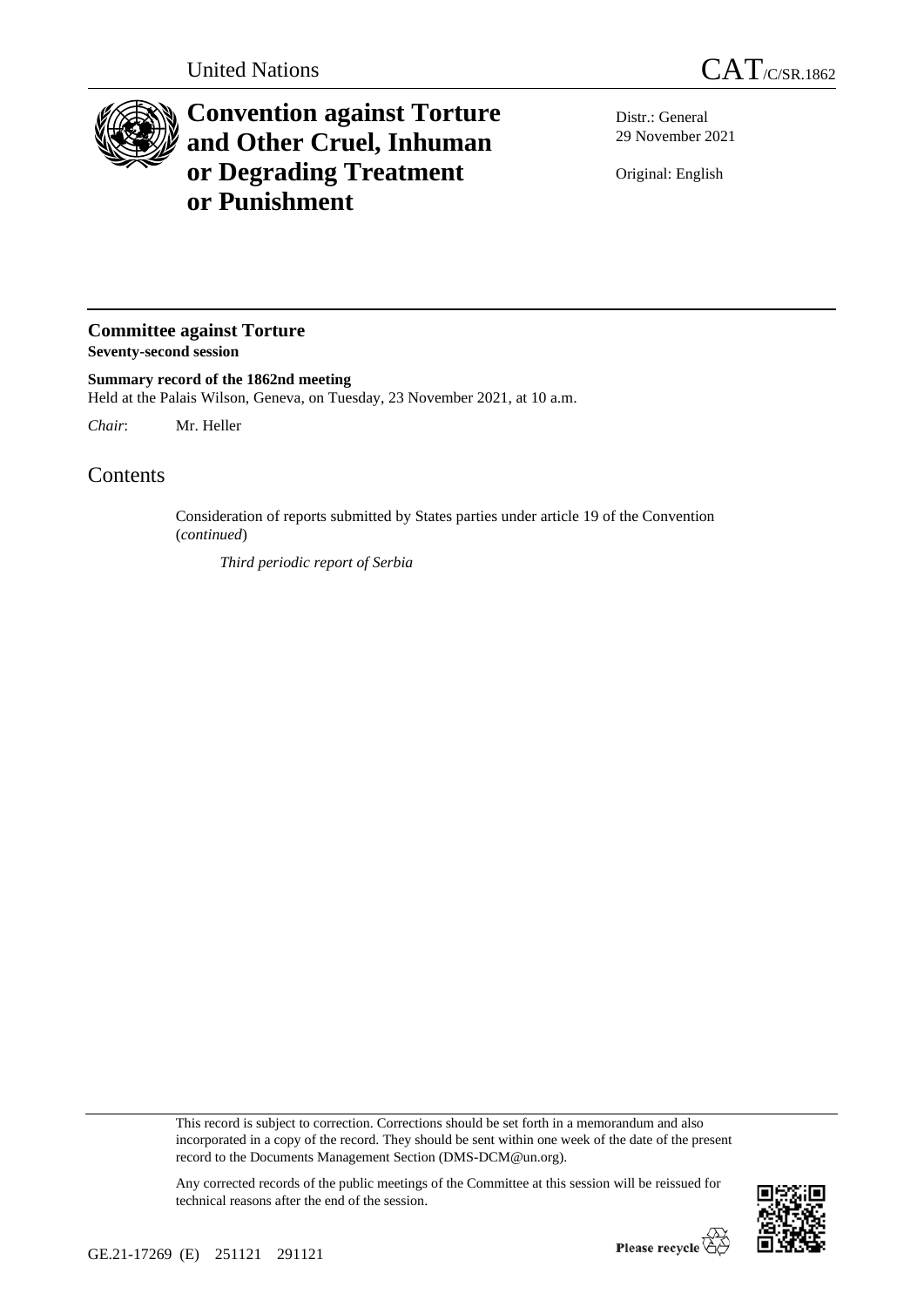*The meeting was called to order at 10.05 a.m.*

## **Consideration of reports submitted by States parties under article 19 of the Convention** (*continued*)

*Third periodic report of Serbia* [\(CAT/C/SRB/3;](http://undocs.org/en/CAT/C/SRB/3) [CAT/C/SRB/QPR/3\)](http://undocs.org/en/CAT/C/SRB/QPR/3)

1. *At the invitation of the Chair, the delegation of Serbia joined the meeting.*

2. **Ms. Čomić** (Serbia) said that she wished to begin by pointing out that, although Kosovo and Metohija was an integral part of the territory of Serbia, the administration of that province was entirely entrusted to the United Nations Interim Administration Mission in Kosovo (UNMIK); for that reason, the third periodic report contained no information on the implementation of the Convention in that area. Nevertheless, her Government stood ready to provide the Committee with all the information in its possession to supplement any information UNMIK could provide in that regard.

3. According to the Constitution of the Republic of Serbia, generally accepted rules of international law and ratified international treaties formed an integral part of the domestic legal order and were directly applicable. As a member of the Council of Europe, Serbia had ratified a number of conventions in the field of human and minority rights, including the European Convention on Human Rights and the European Convention for the Prevention of Torture and Inhuman or Degrading Treatment or Punishment. It was also adapting its legislation with a view to membership of the European Union, paying special attention to the promotion of the rule of law and the protection of human rights. Serbia fully applied the United Nations Standard Minimum Rules for the Treatment of Prisoners (the Nelson Mandela Rules) and the Body of Principles for the Protection of All Persons under Any Form of Detention or Imprisonment, which had been incorporated into domestic legislation.

4. Outlining the developments in Serbia since the submission of the third periodic report, she said that an amendment to the Criminal Code had entered into force in December 2019, whereby the prison sentence for the criminal offence of torture, when committed by an official in the course of their duties, had been increased from between 1 and 8 years to between 2 and 10 years, and the criminal investigation of such acts had been made mandatory. In May 2021, the Ministry of Justice had established a working group to analyse the effectiveness of the criminal justice system and prepare draft legislation on amendments to the Criminal Code. On 8 November 2021, the working group had decided to analyse articles 136 and 137 of the Criminal Code, on extortion of confession, and ill-treatment and torture, respectively.

5. In October 2019, the law on free legal aid had taken effect, and, in July 2020, the national strategy on the realization of the rights of victims and witnesses of crime for the period 2020–2025 had been adopted, with the aim of providing all victims and witnesses of crime with adequate procedural rights and systematic, professional assistance, including for particularly vulnerable categories of victims. New legislation on missing persons was also being drawn up.

6. The Administration for the Enforcement of Penal Sanctions was obliged to register every possible case of torture and other cruel, inhuman or degrading treatment, to immediately establish the facts and initiate proceedings, and to file a criminal complaint with the competent prosecutor's office if there were grounds for suspecting a criminal offence had been committed. While it was impossible to completely eradicate cases of torture, or abuse of power, her Government was committed to establishing institutions and legislation to investigate and punish such acts, and to working together with civil society representatives and human rights organizations to achieve that aim.

7. Good results had been achieved with the development strategy and action plan for the enforcement of criminal sanctions and the strategy for reducing overcrowding in institutions. Prison capacity had increased from 10,300 places to 11,450 places; the current number of persons deprived of liberty was 10,410. Measures had been introduced to increase the number of prison staff. Guidelines on the conduct of employees in the event of allegations of illtreatment, and a handbook for prison health workers, had been drawn up. Health care provided to persons deprived of their liberty was of the same quality as that provided by any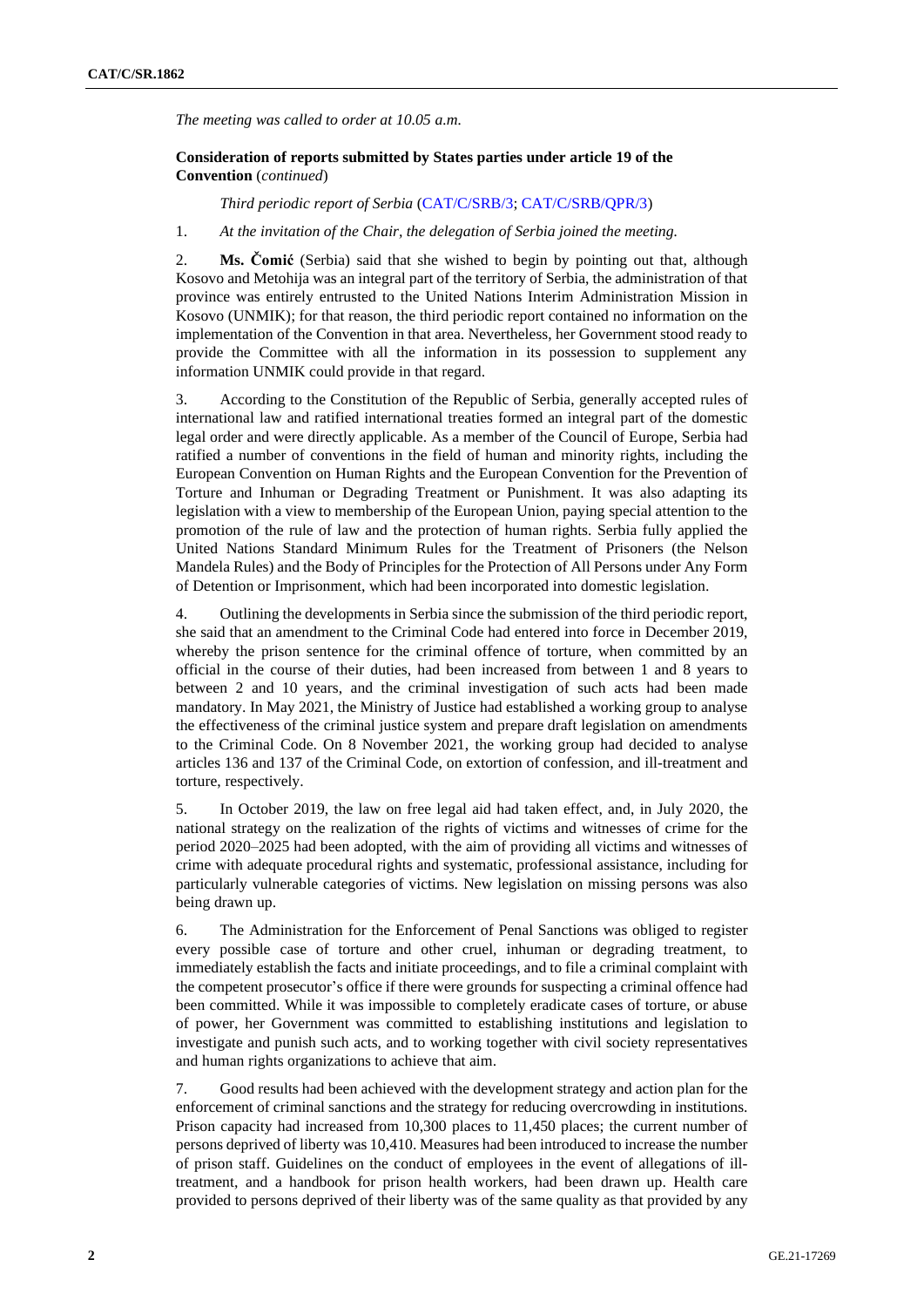other clinic; successful preventive measures had protected them from coronavirus disease (COVID-19), and all those who so requested had been vaccinated. A number of by-laws had been issued to improve the situation of persons being held by the police, including in relation to ill-treatment by the police. In addition, conditions inside the detention rooms of the Ministry of the Interior had been improved and work had started on fitting out interrogation rooms with audio and video recording equipment, as recommended by the national preventive mechanism.

8. In cooperation with the European Border and Coast Guard Agency (FRONTEX), the Ministry of the Interior was actively working to combat irregular migration from Serbia to Bulgaria and North Macedonia, and was committed to a rights-based approach to the treatment of migrants, asylum seekers and refugees. The capacity of the Centre for the Protection of Victims of Trafficking had been strengthened, and a crisis shelter for women victims of trafficking had been opened. A strategy for combating gender-based and domestic violence had been adopted for the period 2021–2025, in addition to the general strategy on gender equality adopted in October 2021. Strategies had also been introduced to protect children from violence and improve the situation of persons with disabilities.

9. In October 2021, the Government had adopted a new national strategy for the prosecution of war crimes for the period 2021–2026, accompanied by a corresponding action plan. Between November 2018 and November 2021, the Office of the War Crimes Prosecutor had filed 20 indictments against 21 persons, including some high-ranking officials, for incidents involving hundreds of victims. The number of prosecutorial staff at the Office had also been increased.

10. The Commissariat for Refugees and Migration had taken steps to prevent the spread of COVID-19 among staff and inmates of its asylum or reception centres, and not a single case of the disease had been registered. Measures had also been introduced to protect such persons from exploitation and abuse, in particular children and other vulnerable people.

11. **Mr. Tuzmukhamedov** (Country Rapporteur) said that, while he welcomed the fact that amendments to article 137 of the Criminal Code were under consideration, it was disappointing that that was the extent of the progress made towards bringing the definition of torture into line with international standards in the two years since submission of the State party's third periodic report. What were the reasons for the lack of progress? Given that ratified international treaties were integrated into the domestic legal system, he had been surprised to hear that the Constitutional Court had the power to decide whether such treaties complied with the Constitution. In that regard, he wished to have information on any cases brought before the Constitutional Court in which a party had invoked the Convention against Torture or the Court itself had referred to the Convention. Similarly, he would appreciate details of cases brought before courts of general jurisdiction in which the Convention had been cited as a reference, or even as the basis of a decision.

12. Recalling the assertion in the periodic report that it was prohibited to forcibly remove foreign nationals to a territory in which they would be at risk of the death penalty, torture or inhuman or degrading treatment or punishment, or where there was a risk of a serious violation of their constitutional rights, he asked whether that implied that the protections guaranteed by the Constitution could be extended beyond the sovereign territory of Serbia, and even cover foreign nationals. If so, he wished to know by what means such protections were enforced.

13. **Ms. Racu** (Country Rapporteur) said that, according to information obtained by the Committee, the Ombudsman's Office was not fully in compliance with the principles relating to the status of national institutions for the promotion and protection of human rights (the Paris Principles), despite having been accredited with category A status by the Global Alliance of National Human Rights Institutions. In 2020, the Alliance had deferred its review of the Ombudsman's Office for one year owing to concerns about the selection and appointment of the Ombudsman, the Office's effectiveness in addressing human rights violations, and its cooperation with civil society and other human rights bodies. The Office's staffing and funding levels and its interaction with the international human rights system also gave rise to concerns. She would welcome the delegation's comments on those issues.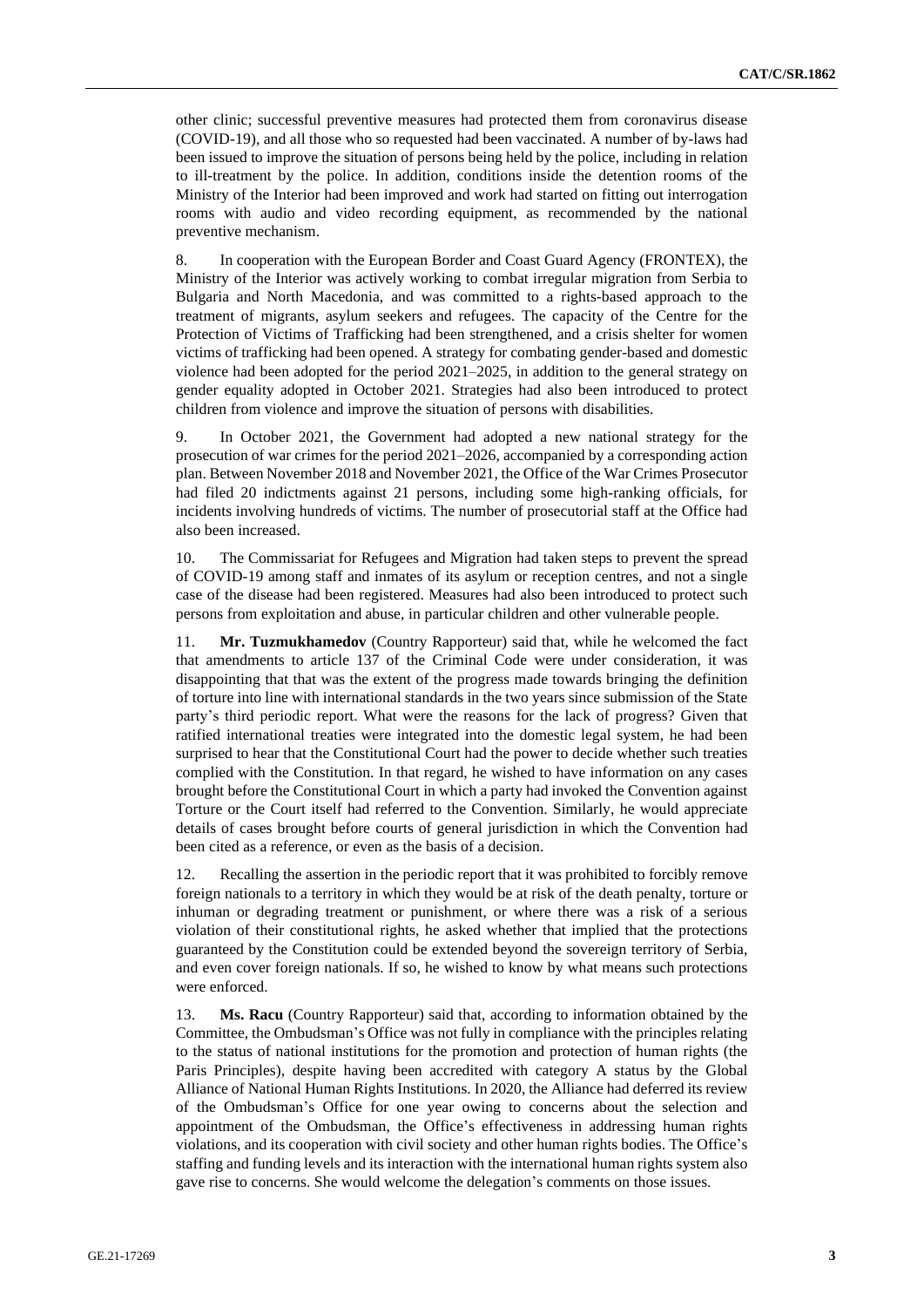14. She wished to know why the number of visits conducted by the Ombudsman's Office to places of detention, including police facilities, migrant centres and psychiatric institutions, had decreased from 50 in 2014 to 5 in 2018, and how many such visits had been conducted since 2018. It was unclear whether the findings of such visits were made public and whether monitoring teams included medical professionals and psychiatrists. She would be grateful for examples of how the Office's recommendations had been taken into account by law enforcement agencies and other State institutions. She would appreciate clarification of whether non-governmental human rights organizations were permitted by law to access places of detention. How many such organizations were part of the national preventive mechanism?

15. Despite improvements in the State party's procedures, prolonged pretrial detention remained a problem. Moreover, following its visit to the State party in 2018, the European Committee for the Prevention of Torture and Inhuman or Degrading Treatment or Punishment had raised concerns about the practical application of the provisions of the Code of Criminal Procedure governing fundamental legal safeguards, including the right to contact a family member and to have effective access to legal counsel from the outset of detention. It had also received complaints about individuals having court-appointed lawyers imposed on them, and about the inadequate performance of those lawyers, who reportedly appeared more interested in maintaining good relationships with the police than in representing their clients. She would welcome the delegation's comments on those issues. It would be useful to know whether the State party had improved its procedure for notifying detainees of their rights from the outset of detention. She also wished to know whether the unified electronic system for custody records was fully functional and whether it contained comprehensive information.

16. She would welcome confirmation that a police officer must be present during medical examinations of detainees and that information on persons displaying injuries upon admission to prison or claiming to have been ill-treated by the police was systematically shared with the investigating judge and prosecutor. The Committee would appreciate information on efforts to ensure that detainees received a medical examination on admission to police detention facilities. It was unclear to which authority doctors performing such examinations communicated their findings and how possible cases of torture or ill-treatment were reported. She wished to receive details of the number of such cases that had arisen during the reporting period and the results of any related investigations, prosecutions and punishments.

17. She was glad to see that the authorities had made significant progress in improving conditions of detention. During his visit to the State party in 2017, the Special Rapporteur on torture and other cruel, inhuman or degrading treatment or punishment had found that some refurbished and newly built facilities met international standards. She would welcome the delegation's comments on the extent to which the Nelson Mandela Rules and the recommendations of the European Committee for the Prevention of Torture regarding living space for prisoners had been taken into account in the design of the new facilities and the adaptation of older ones. She would appreciate details of the capacity of the new facilities and an update on plans to upgrade other police detention units and prisons.

18. In addition, she wished to receive updated statistical data on capacity rates per prison, the average number of prisoners per cell and the average amount of cell space per prisoner, as well as on the causes of deaths among inmates, disaggregated by sex, age and ethnic origin or nationality. She would also welcome additional information on the State party's development strategy for the prison system and its strategy for reducing overcrowding in prisons.

19. **Mr. Tuzmukhamedov** said that he would like to know on what grounds the State party extradited or surrendered its own citizens to foreign States or international jurisdictions. He would be interested to know whether there was any constitutional or other legislative prohibition on the extradition of Serbian citizens. He would welcome details of any such extraditions that had been carried out during the reporting period.

20. In paragraph 127 of its report, the State party asserted that war crimes were "complex crimes with several potential acts of execution". It was unclear to him whether the term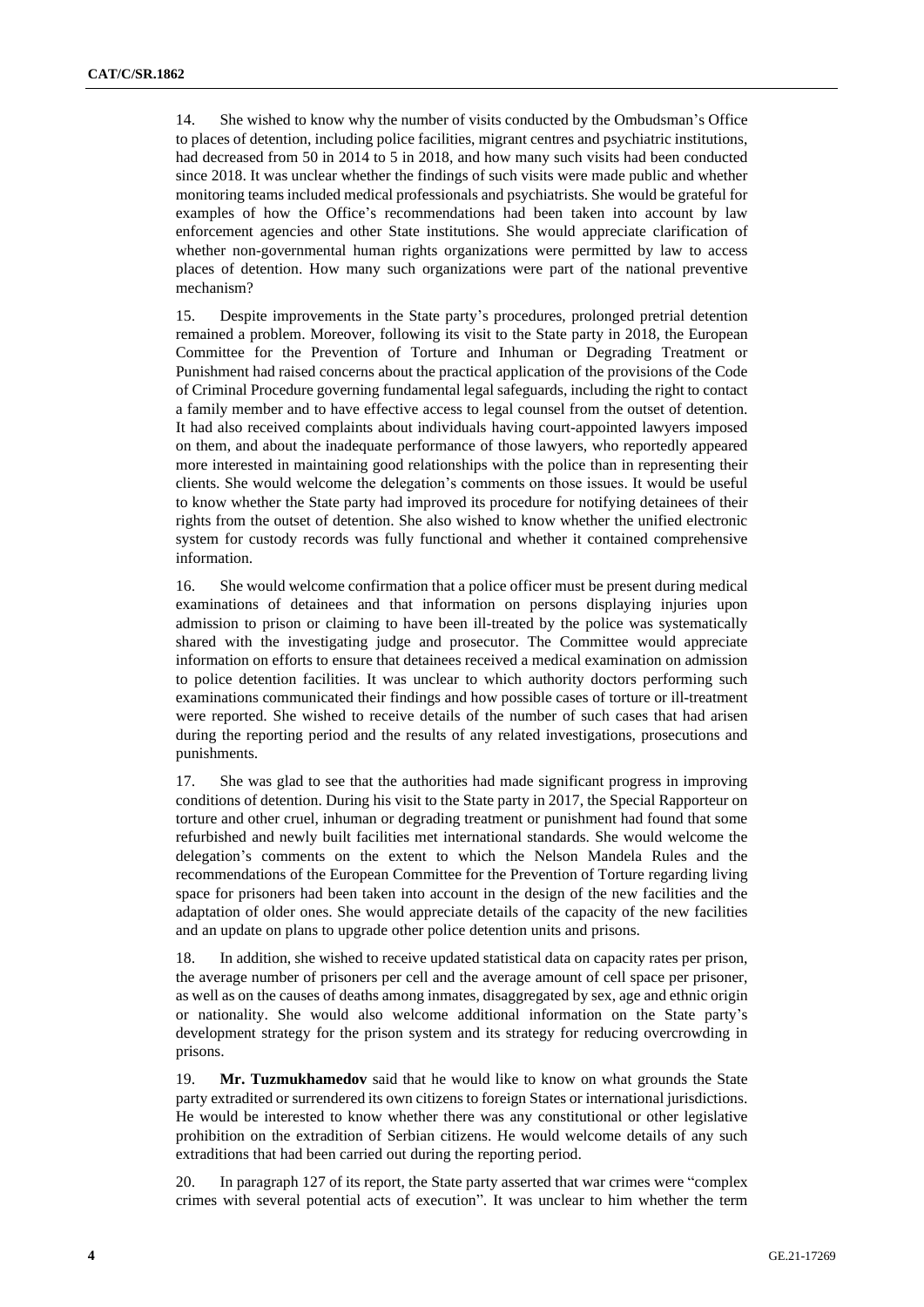"execution" was intended to refer to deprivation of life or simply the completion of a noninjurious process. The Committee would welcome more details about the indictments filed by the Office of the War Crimes Prosecutor against 21 high-ranking individuals, including whether any of the cases had involved charges of torture or ill-treatment and whether the Office had invoked the Convention. He would appreciate an account of the outcomes of the initial five-year period of the national strategy for the prosecution of war crimes, with a particular focus on any such crimes involving torture or ill-treatment. It was unclear whether the results of the strategy had been evaluated and the conclusions made public.

21. He wished to receive an update on any developments and outstanding issues in the State party's cooperation with the International Residual Mechanism for Criminal Tribunals since the submission of the periodic report, particularly in the case of Petar Jojić and Vjerica Radeta, in which the surrender orders issued in 2017 had still not been executed. He would be grateful for details of the redress and compensation provided to the victims of persons convicted by the International Tribunal for the Former Yugoslavia or the Residual Mechanism, including with regard to the national implementation of judgments relating to compensation, the scale of payable amounts and the number of persons covered by the scheme. He also wished to learn about any non-pecuniary measures that had been provided and about any victim or witness protection programmes. He would welcome information on the number of compensation requests that had been made and granted and the amounts ordered and actually provided.

22. The Committee would welcome an update on the activities and results of the working group set up by the Supreme Court to develop guidelines on the provision of compensation to victims of serious offences. It would also be useful to hear about the results of the national strategy on the rights of victims and witnesses of crime.

23. He would be grateful for updated statistics on forcible removals of foreigners and stateless persons since the submission of the State party's report, including their destinations, any evaluations of the safety of those destinations and any subsequent monitoring of the persons removed. He would welcome a detailed account of the number of refoulements, extraditions and expulsions that had been carried out during the reporting period on the basis of the acceptance of diplomatic assurances or their equivalent, as well as any instances in which the State party had offered such diplomatic assurances or guarantees.

24. Lastly, he would appreciate an update on the case of Mr. Cevdet Ayaz, in which the Committee had found violations of articles 3 and 22 following consideration of an individual communication [\(CAT/C/67/D/857/2017\)](http://undocs.org/en/CAT/C/67/D/857/2017). Following Mr. Ayaz's removal to Turkey, had the State party authorities monitored the complainant's situation in an objective, impartial and reliable manner? Had it provided him with redress, including in the form of adequate compensation for non-pecuniary damage resulting from the physical and mental harm caused?

25. **Ms. Racu** said that the Committee wished to know about any changes in the previously inadequate staffing levels in the prison system. It would be interesting to hear about any steps taken to train prison officers in the areas of crisis management and the prevention of violence. She would also be grateful for statistics on the use of physical force by prison staff.

26. She would be interested to hear more about the role of judgesresponsible for enforcing criminal sanctions. She would also welcome information on complaints procedures in prisons and data on the number of complaints received per prison, the number of visits to each prison and the results of any related judicial proceedings.

27. The Special Rapporteur on torture, during his visit to Serbia in 2017, had found that there was inadequate internal oversight of the police with regard to acts of torture and other cruel, inhuman or degrading treatment and punishment in police custody; another source had indicated that there was little effective prosecution of State agents accused of torture and other forms of ill-treatment. However, it would seem from the State party's report that a substantial number of civil servants had been suspended in response to allegations of abuse and torture in the period between 2015 and 2018. She would therefore like the delegation to provide updated, disaggregated data on all complaints relating to torture and inhuman treatment in prisons, as well as information on any criminal proceedings that had been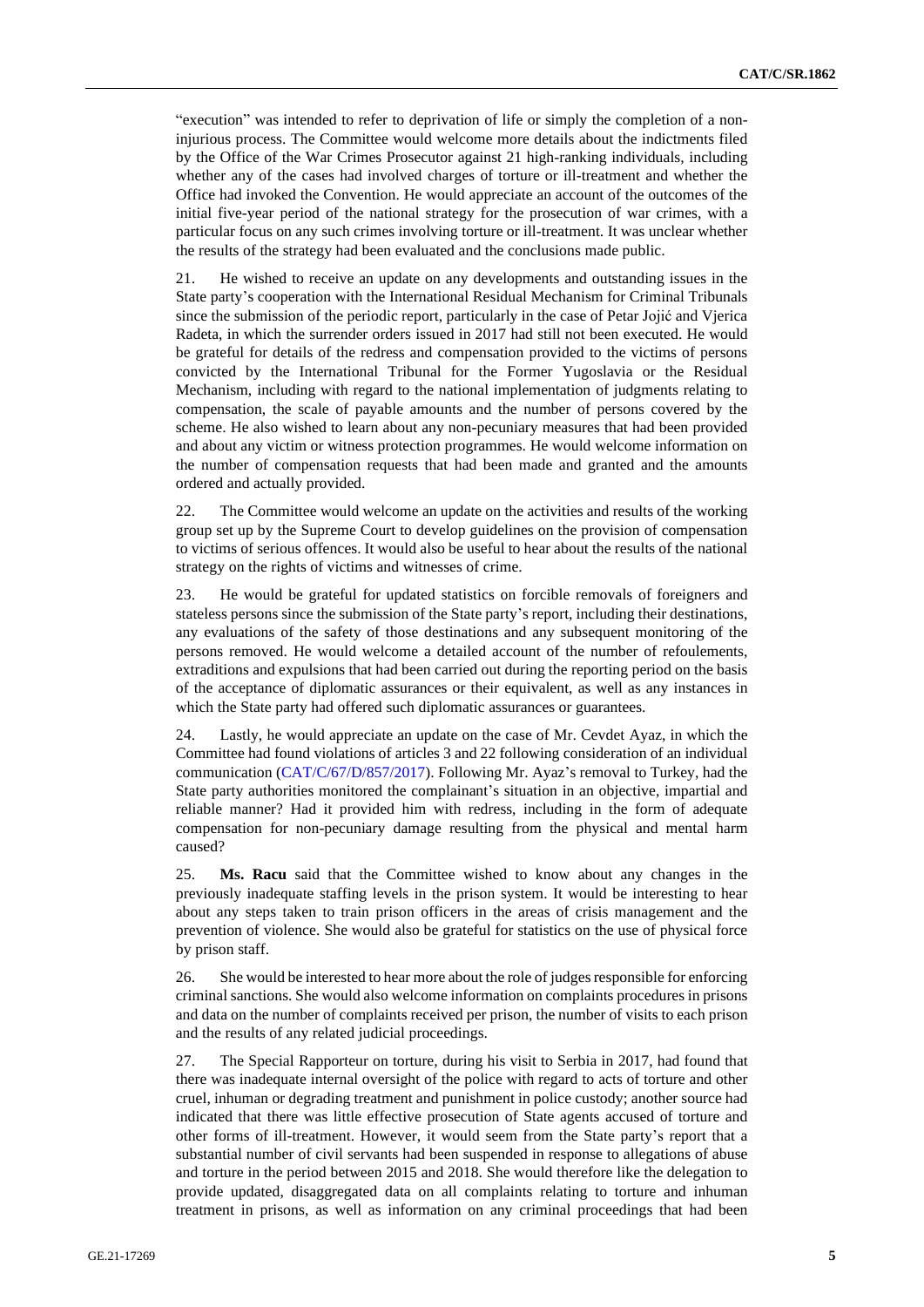initiated, the length of investigations into complaints, any penalties imposed and the redress received by victims. She would also appreciate receiving disaggregated data on the number of prison guards who had been punished for the use of excessive force. Were they given any guidance on what constituted excessive force and were prisoners informed about their right to report abuse?

28. In view of the amendments that had been introduced to the Criminal Code to prohibit parole for persons serving life sentences for the gravest criminal offences, and notwithstanding the opinion of the Commissioner for Human Rights of the Council of Europe that such a measure was incompatible with article 3 of the European Convention on Human Rights, the Committee would like the delegation to explain the State party's current position on life imprisonment. It further wished to know how many prisoners had been handed down life sentences to date and whether they were able to submit complaints or to speak to monitoring bodies in private. She asked whether those prisoners were subject to a prison regime that allowed them to work, pursue their education or engage in other activities. She wondered whether individual sentence plans were drawn up to take account of the needs of each inmate serving a life sentence. Were they kept in solitary confinement or did they share their cell with other inmates? What measures were envisaged to improve the prison regime and detention conditions of prisoners serving life sentences?

29. She would like to hear about the State party's long-term strategy for tackling violence among prisoners and to be updated on measures to prevent such violence, self-harm and suicide. She wished to know how many such incidents had been recorded in prisons during the reporting period and what procedures were in place for their investigation. Was there any legislation dealing with the prevention and investigation of violence in prisons? She would be grateful for a description of the mechanism for recording and reporting violent incidents. She also wished to know what steps were taken to prevent reprisals and to protect vulnerable categories of inmates. She would welcome information on any psychosocial programmes to reduce the level of violence in prisons.

30. She was curious to know whether all categories of prisoners, including minors, could be placed in solitary confinement, either as a punishment or as a protective measure. Was any legal provision made for an appeal against a decision ordering solitary confinement? She enquired as to whether the State party had any plans to reduce the maximum period of solitary confinement and to allow family visits during that period. The Committee would appreciate data on the frequency of the use of solitary confinement, its duration and the behaviour that entailed it.

31. Although the Committee was aware of the State party's impressive efforts to reform the juvenile justice system, it was unclear whether national legislation provided for any alternatives to juvenile detention and whether the number of young people in detention had increased since the previous report. She would like to know if they were offered any social or educational programmes and whether they could engage in sport, art therapy and other rehabilitation programmes to reduce recidivism and promote prosocial behaviour.

32. **Mr. Tuzmukhamedov** said that the Committee would like to receive updated information on the training given to police, immigration and border protection officials. He asked whether they were trained to identify signs of physical torture and long-lasting psychological distress. Were asylum seekers provided with interpreters with the appropriate qualifications who could help medical experts communicate with persons who had been subjected to physical and mental torture? The Committee would appreciate details of the basic legal training given to military cadets and of the instruction in international law received by mid-career military officers. It would also like to be informed about the training undergone by Serbian military units before they joined international missions where they might be deployed in situations of armed conflict. Were they given detailed, specific instruction in how to abide by the Convention? Who provided the instruction? He wondered what manuals were used, what courses were offered and whether any lessons had been learnt from earlier deployments on international missions.

33. He wished to know what steps had been taken by the State party during the COVID-19 pandemic to ensure that its policies and actions complied with its obligations under the Convention, in particular in prisons and other places where persons were detained. How had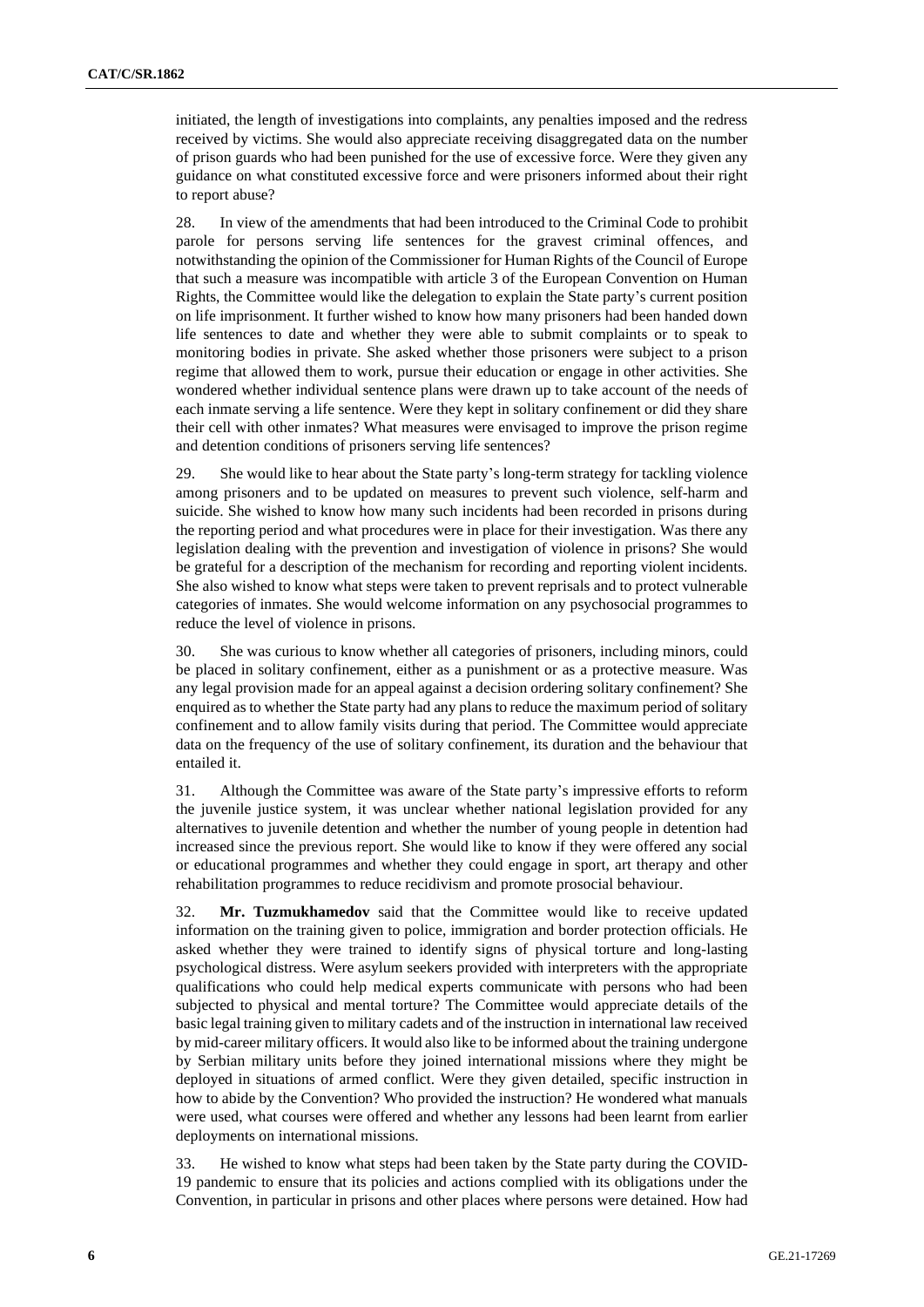social care institutions coped with the pandemic? He asked whether they had been forced to close and, if so, what had happened to patients and how they had received treatment.

34. The delegation was kindly requested to explain how national counter-terrorism measures complied with human rights safeguards in general and the State party's obligations under the Convention in particular. The Committee would be grateful for details about persons convicted under counter-terrorism legislation and the de jure and de facto legal safeguards and remedies available to them. Had there been any complaints of non-observance of international standards and, if so, what had been the outcome of those complaints? With reference to the case mentioned in paragraph 229 of the report, the Committee wished to know the nationality, ethnicity, gender and age of the accused and to be given more information about the relevant jurisprudence.

35. **Ms. Racu** said that the Committee would like to hear more about the training of prison medical staff and the centralized procurement of medicines and medical equipment for places of deprivation of liberty. She would be interested to find out what the delegation thought about the possible transfer of responsibility for health care in prisons to the Ministry of Health. She wished to emphasize that medical screening to record injuries suffered by persons before they were admitted to prison was a vital means of preventing any subsequent illtreatment of inmates. She asked whether there was a strategy for treating prisoners who were drug addicts or alcoholics. She would appreciate information on total COVID-19 transmission rates in prisons and on action taken to treat prisoners who had contracted the virus. The Committee would be grateful for an update on measures to increase the number of medical staff and improve medical care in prisons. In that connection, she wished to know the ratio of doctors to prisoners and how many health-care workers there were in each prison. Had the development strategy for the enforcement of criminal sanctions been extended? If so, she wished to know what funds had been allocated to it and who would be responsible for implementing it. She wondered what goals had been set for improving health care in prisons and what indicators were used to measure success.

36. She noted that there was a need to improve and expedite the processing of asylum applications and to make it easier to apply for asylum at Belgrade airport. The Committee would appreciate an update on the removal procedures applicable to foreigners. In particular, she would like to have a description of the procedures in place to ensure that vulnerable persons seeking asylum were identified and referred without delay to the appropriate bodies. The delegation was requested to provide additional information, disaggregated by sex, age and country of origin, on persons who had been returned, extradited or expelled. She wished to know what steps had been taken to compile data on the grounds on which refugees had been turned away, the countries to which they had been returned and the criteria used to determine which countries were safe or unsafe.

37. The Committee was concerned by reports that human rights violations still occurred in residential institutions for children with mental disabilities and that women in psychiatric institutions faced multiple discrimination, abuse and gender-based violence. It was also worried by reports that the national preventive mechanism had been unable to visit social care institutions in the first half of 2020. It therefore invited the delegation to express its views on the draft strategy on deinstitutionalization and the draft law on the rights of residents in social care institutions.

38. The Committee was concerned about reports of the use of coercive measures in institutions, including physical and chemical restraints and excessive antipsychotic therapies, and the prolonged isolation of adults and children with psychosocial or intellectual disabilities. She would be grateful for up-to-date information on the use of such restraints and therapies. In addition, she wished to know on what basis staff decided to use mechanical restraints, who made and reviewed such decisions and what protocols were used to determine the duration of the restraint and to ensure the supervision of restrained patients. She also wondered whether patients in psychosocial institutions were able to lodge complaints. Lastly, she would be interested to hear whether staff in psychiatric institutions and residential facilities received adequate training on the use of mechanical restraints and seclusion, and what efforts the State party was making to improve material conditions and increase the number of psychiatrists in psychiatric hospitals and residential facilities.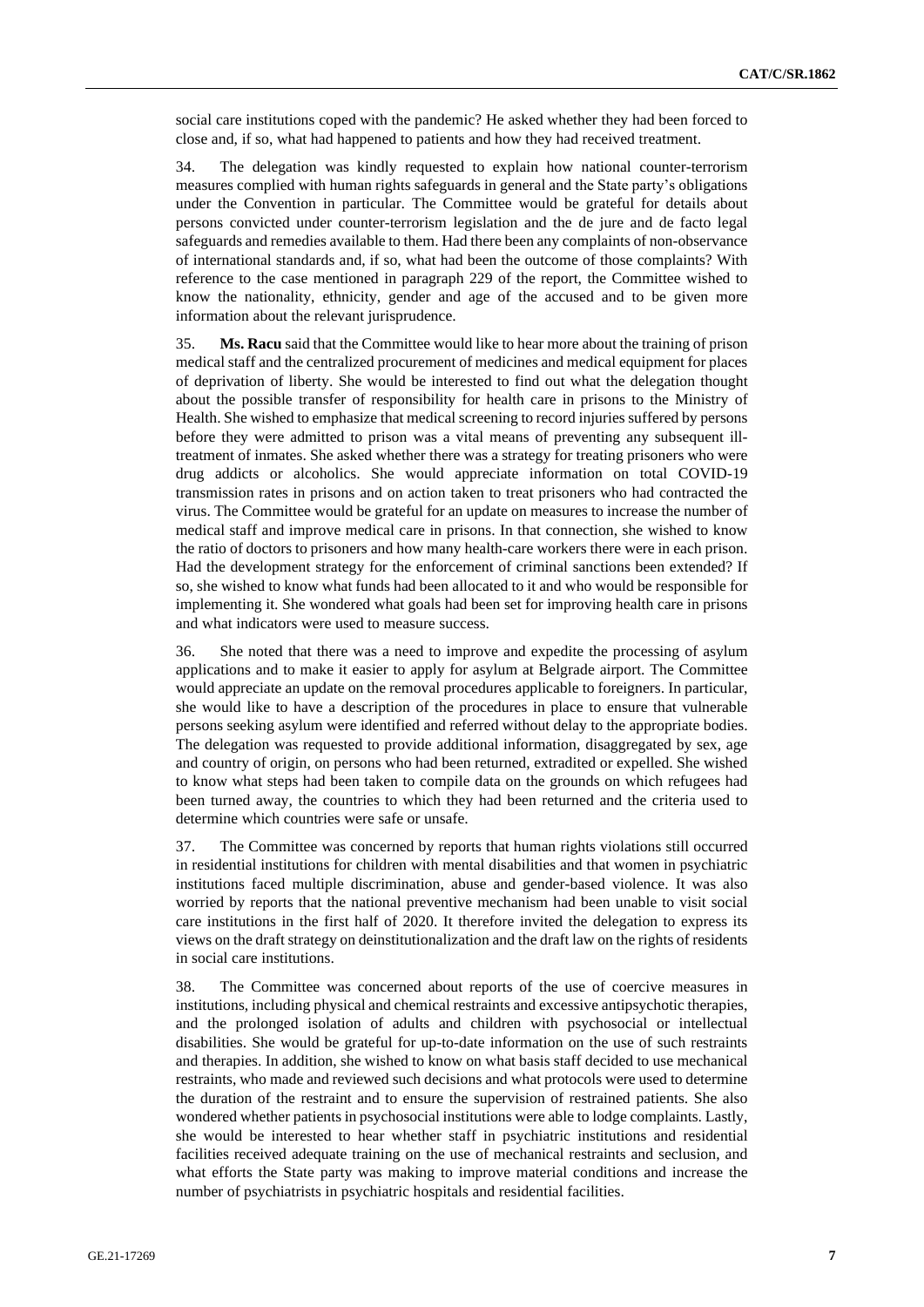39. **Ms. Belmir** said that, although she appreciated the progress made towards reforming the judicial system, she would like to know what steps the State party was taking to expedite the handling of cases by domestic courts. In addition, she wished to know whether the State party planned to amend the articles of the Constitution providing for the appointment of judges by parliament, particularly in the light of the denunciation of that practice by the European Commission for Democracy through Law.

40. **Mr. İşcan** said that he would be grateful for up-to-date information on the involvement of human rights defenders in developing laws and policies on the elimination of torture and ill-treatment. He wished to know whether the Government planned to take any legislative or administrative measures to strengthen the role and ensure the safety of human rights defenders, to what extent the emergency measures taken in response to the COVID-19 pandemic had restricted the activities of human rights defenders, and when such restrictions would be lifted.

41. In January 2017, the Commissioner for Human Rights of the Council of Europe, expressing concern about the potentially negative impact on media freedom of a Belgrade High Court decision, had stated that the concept of defamation should not be interpreted in such a way as to "provide far-reaching remedies or sanctions that [could] have a chilling effect on freedom of expression and public debate". He would be interested to hear how the domestic courts had handled defamation cases since then. Additionally, he wished to have the delegation's response to reports that there had been over 100 attacks against journalists so far in 2021 and that such incidents were not routinely investigated. Finally, he would like to know what progress had been made in identifying, investigating and prosecuting the perpetrators in the cases of Slavko Ćuruvija, Milan Pantić, Radislava Vujasinović and Davor Pašalić since the publication of the State party report.

42. **Ms. Pūce** said that she wished to know whether, as the Committee had been given to believe, the Public Prosecutor's Office had dismissed a large number of criminal complaints of domestic violence without providing any justification to the complainants. In that connection, she wondered why, according to the Statistical Office of the Republic of Serbia, less than half of the 6,000 or so reports of domestic violence made over the previous year had led to convictions. She welcomed the adoption in mid-2021 of a new strategy for combating gender-based and domestic violence but would like to know what activities were included in the strategy and what proportion of the State budget had been allocated to implementing it. In particular, she would be interested to hear whether there was adequate funding for crisis shelters for victims of domestic or sexual violence and whether the State funded legal assistance for those victims. While welcoming the criminalization of enforced marriage and female genital mutilation in the 2016 amendment of the Criminal Procedure Code, she was keen to learn how many allegations of such crimes had been investigated since the amendment had been made, what kind of legal aid and safeguards had been provided to the victims, how many of those investigations had led to convictions, and how many of those convictions had led to suspended prison sentences.

43. Lastly, she wished to know the outcome of the investigation into a high-profile case in which a Serbian politician had allegedly been implicated in child prostitution in Jagodina and intimidated witnesses. What measures had been taken to protect and provide effective legal assistance to the victims?

44. **Ms. Čomić** (Serbia), opening her delegation's replies to the questions raised by Committee members, said that the bill amending the Constitution was due to be tabled before parliament in December 2021, following which a constitutional referendum would be held. The draft revised constitution implemented the recommendations of the European Commission for Democracy through Law.

45. In the case of Petar Jojić and Vjerica Radeta, contempt of the International Tribunal for the Former Yugoslavia did not constitute sufficient grounds for their extradition. The Ministry for Human and Minority Rights and Social Dialogue was working with the Ministry of Justice to bring that case to a conclusion.

46. The Ministry for Human and Minority Rights and Social Dialogue was taking steps to develop a human rights strategy for adoption in late 2022. The Government recognized the valuable contribution of, and was open to working with, human rights defenders and civil